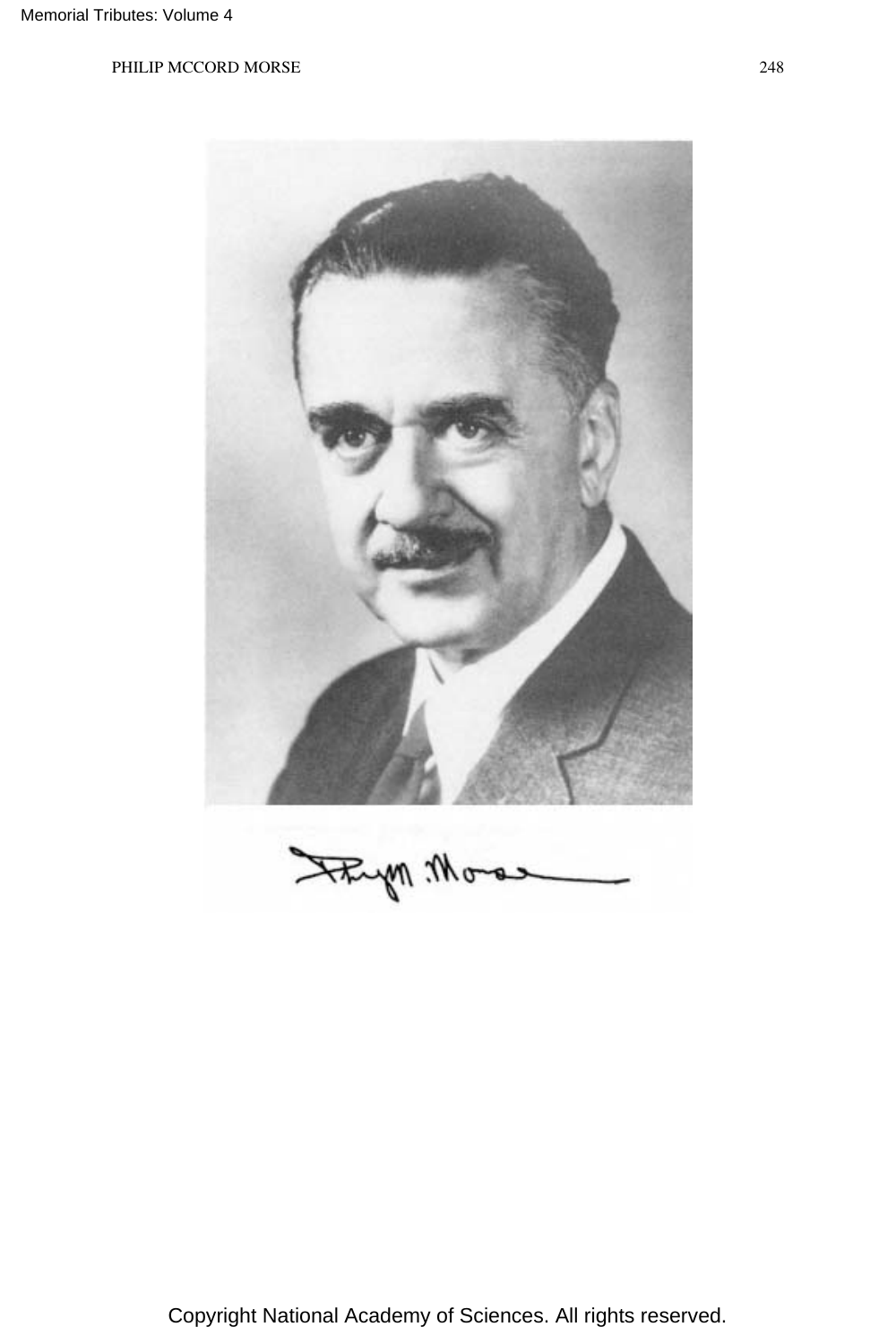# **Philip McCord Morse**

#### 1903-1985

#### By Robert Herman

Philip McCord Morse, professor emeritus of physics at the Massachusetts Institute of Technology (MIT), founder and pioneer of modern operations research, physicist and renaissance scientist, community leader, and leader in professional societies, died on September 5, 1985, in Concord, Massachusetts. As Phil Morse wrote in his autobiography, *In at the Beginnings: A Physicist's Life,* 1977, "They told me I was born on August 6, 1903, at three in the morning; I don't remember. My seventy-year memory tape is a series of vividly recollected scenes, separated by blanks later filled in with conjecture and hearsay. The early scenes are disconnected flashes, glimpses of a now unfamiliar world, seen through a stranger's eyes. It takes effort to remember how different that world was, how many differences there are between the Midwest of 1910 and the East Coast of the 1970s."

Morse's distinguished career in science and technology is characterized by a remarkable breadth and diversity of interests. In physics, it ranged from acoustics and quantum mechanics to nuclear physics and methods of theoretical physics. In operations research, which he pioneered, his career encompassed military operations research, vehicular traffic, queues, and public systems. His fundamental contributions in these diverse areas, together with his service to the pro

Copyright National Academy of Sciences. All rights reserved.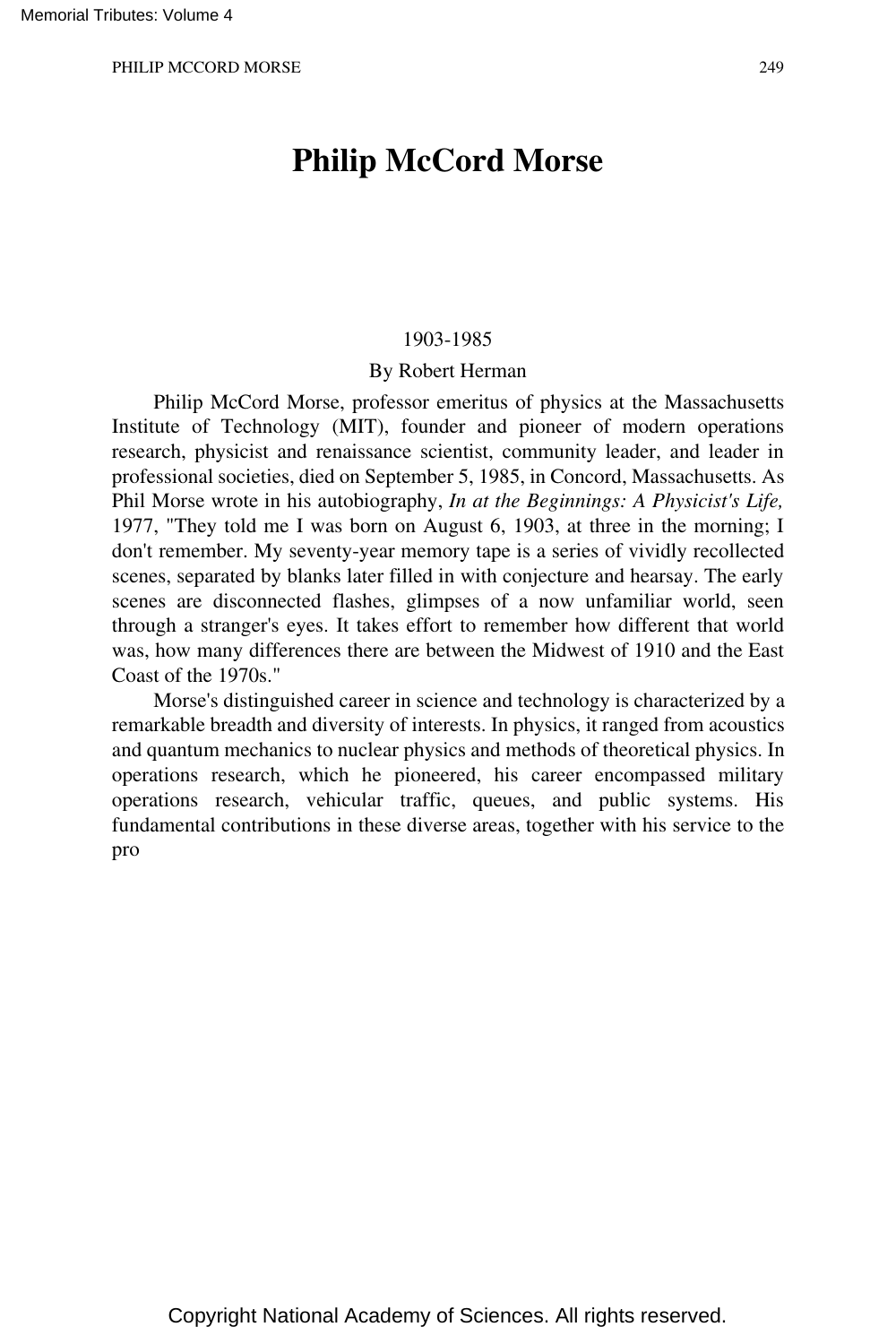His early development years were spent in Cleveland, Ohio. He was the son of a telephone engineer, the grandson of a civil engineer, and the great grandson of an architect and builder. His great grandfather worked for the federal government designing and building post offices and custom houses all over the country and was also elected to the Ohio legislature. While still in grade school, Morse read voraciously, was attracted to chemistry, and learned to play the violin. He indicated that while facts didn't interest him very much he was excited by patterns, such as the recurrent patterns in the Mendeleev table of the elements. During high school he decided to become a chemist. Interestingly, he never aspired to be a mathematician because, he said, mathematics had been treated as a tool rather than as a subject for intellectual exploration. Eric Bell's *Men of Mathematics* had not yet been written when Morse made that statement; he later speculated that if the book had already appeared he might have become enmeshed in the mysteries of prime numbers of Diophantine analysis and his entire life might have been different. As for his nonscholastic interests, when the radio craze hit Cleveland in the early twenties, Morse operated his own radio supply and repair shop.

After one year of undergraduate study, Morse took the year 1922-23 off to operate his radio business when family fortunes were at a low ebb. By the fall of 1923 when he returned to college as a sophomore, he was considerably more certain about what he wished to learn. Upon deciding to pursue the physics program, his father's only comment was, "That's fine, but what will you do for money?" It is interesting to read in Morse's recollections that he didn't share this concern for money and that he envisioned a career teaching college physics. He commented at the time that "Professors never got rich—but then they never seemed to starve."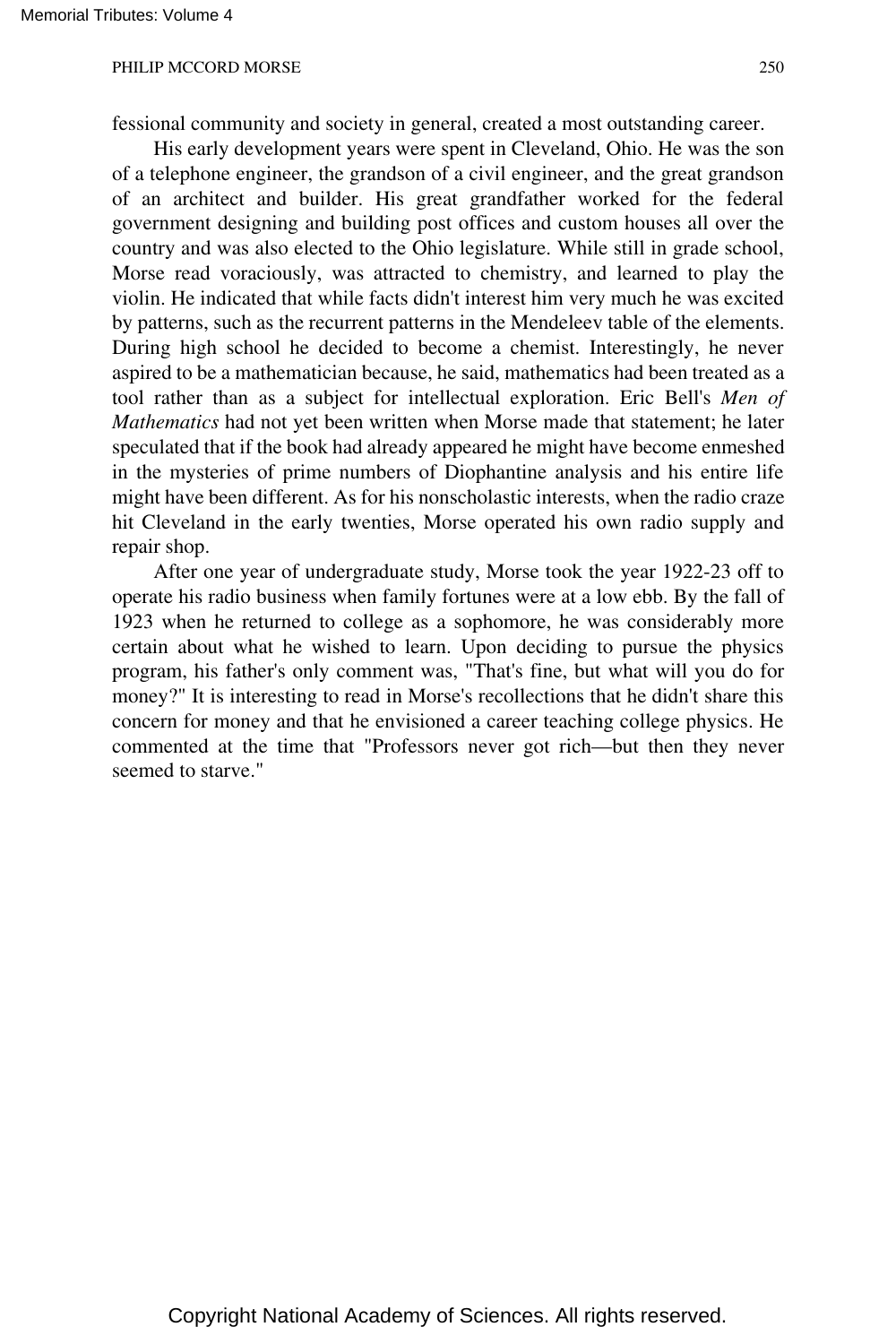Morse received his B.S. in 1926 from what was then the Case School of Applied Science. He pursued his graduate studies at Princeton University and received his Ph.D. in physics in 1929. It was during his undergraduate days that he became involved with the eminent American physicist Dayton C. Miller, who was one of the earliest experts in sound and musical acoustics, and whose large collection of flutes is now in the Library of Congress. It was during this period that Morse developed his lifelong interest in acoustics.

Physics and mathematics claimed much of his time as a graduate student at Princeton. Three courses didn't sound like much to him, but analytic dynamics, electron theory, and mathematical physics generated a great work load. Unlike the students of pure mathematics, Morse was interested in analysis and higher algebra as the language of physics. The late 1920s were exciting times thanks to the development of the new quantum mechanics; in 1930 Dirac prophesied accurately that quantum mechanics would explain all of chemistry and most of physics.

Aside from his course work and research on molecular physics with Ernst Stueckelberg, with whom he published several papers, Morse developed a solution for a force that was repulsive when two particles are close together, attractive when they are further apart, and under which they vanish at greater distances. He realized that he had stumbled upon a quantum mechanical representation of a vibrating diatomic molecule. To this day, the particular force field, expressed as a related potential field, is known as the Morse Potential.

Edward Condon, upon his return from Europe, where the new quantum theory had been developed, decided to write an English text on the subject. When the writing progressed too slowly, he invited Morse to collaborate. The idea appealed to Morse as an opportunity to learn the rapidly developing quantum mechanics not only by teaching it but by structuring a monograph on it. Thus, Morse coauthored one of the earliest texts on the new quantum theory.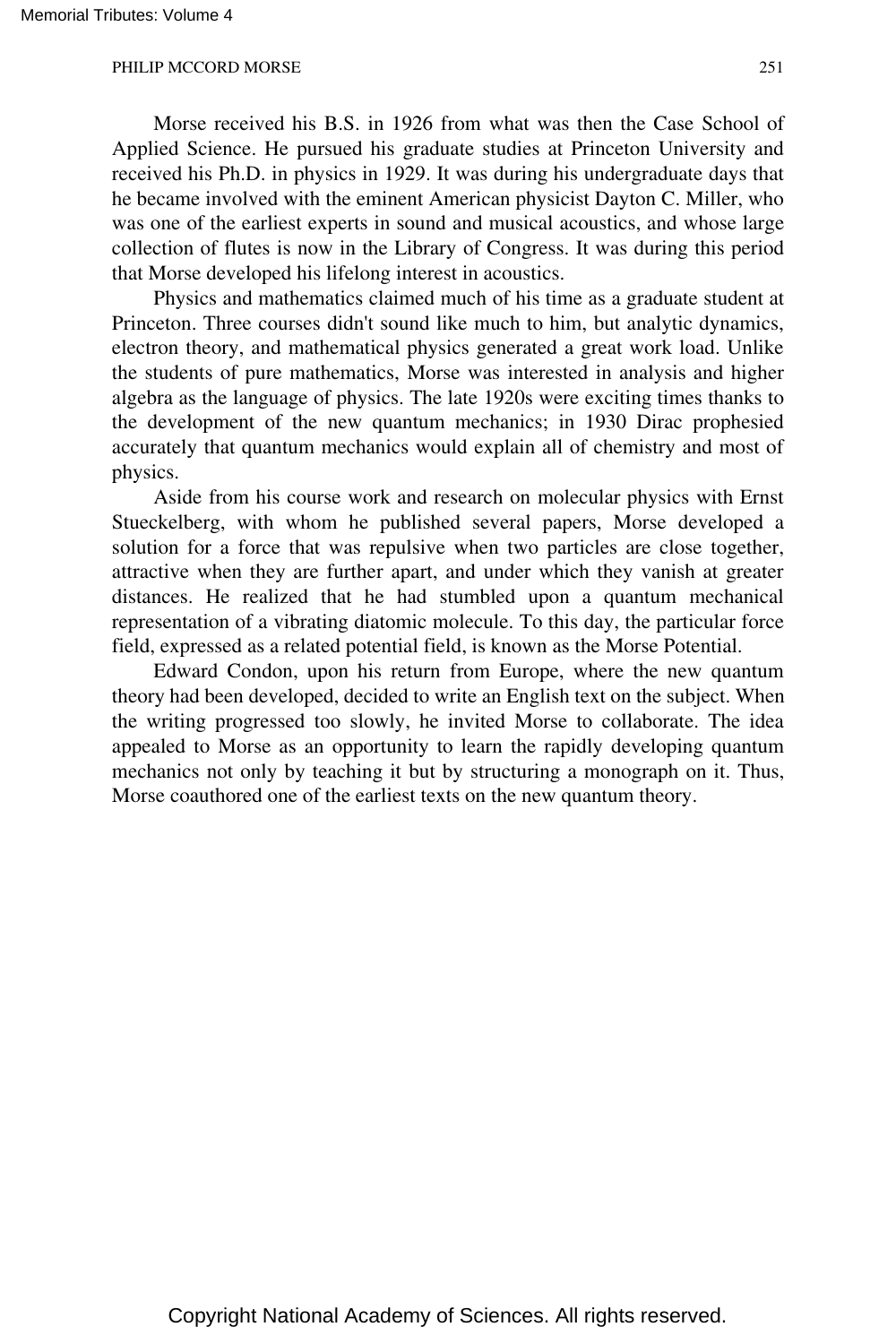Among his other notable associations, he assisted in the development of the theoretical understanding of the Davison-Germer experiment during a summer at the AT&T Bell Laboratories. His postdoctoral studies were conducted with Arnold Sommerfeld in Munich and included theoretical research in electron scattering under an international fellowship. Thanks to Morse's early renown, Karl T. Compton, then president of MIT, asked Morse to join the MIT physics faculty when he returned from his fellowship in Europe. As Morse recounts—"It was easy to say yes."

So Morse joined the MIT physics faculty in 1931 as assistant professor, rapidly rose to associate professor in 1934, and became a full professor in 1938. With his very broadly gauged interests, he participated in the development of the physics curriculum and accepted the position of graduate registration officer. His research continued in a diverse fashion; during this period he worked on electron scattering, nuclear binding forces, and even on the subject of stellar interiors in astrophysics. One of his important contributions to physics was the acoustics textbook *Vibrations and Sound* published in 1936. This work presented the application of scattering theory to sound waves. In fact it was also during this early period in Morse's life that he developed course notes that were later combined with those of Herman Feshbach to produce the famous two-volume work *Methods of Theoretical Physics,* published in 1953. The book is a basic source of methods of mathematical physics to this day.

With the advent of World War II, Philip Morse's renaissance talent entered a new phase in his technical life. By the time the United States entered the war, the catastrophic loss of allied ships to the German U-boats in the Atlantic Ocean was a major concern. It was imperative that the U.S. develop superior equipment that would locate and neutralize this threat. The British, who had been engaged in the struggle for two years, already had several operations research groups not only designing equipment but also studying and maximizing its effectiveness in actual war operations.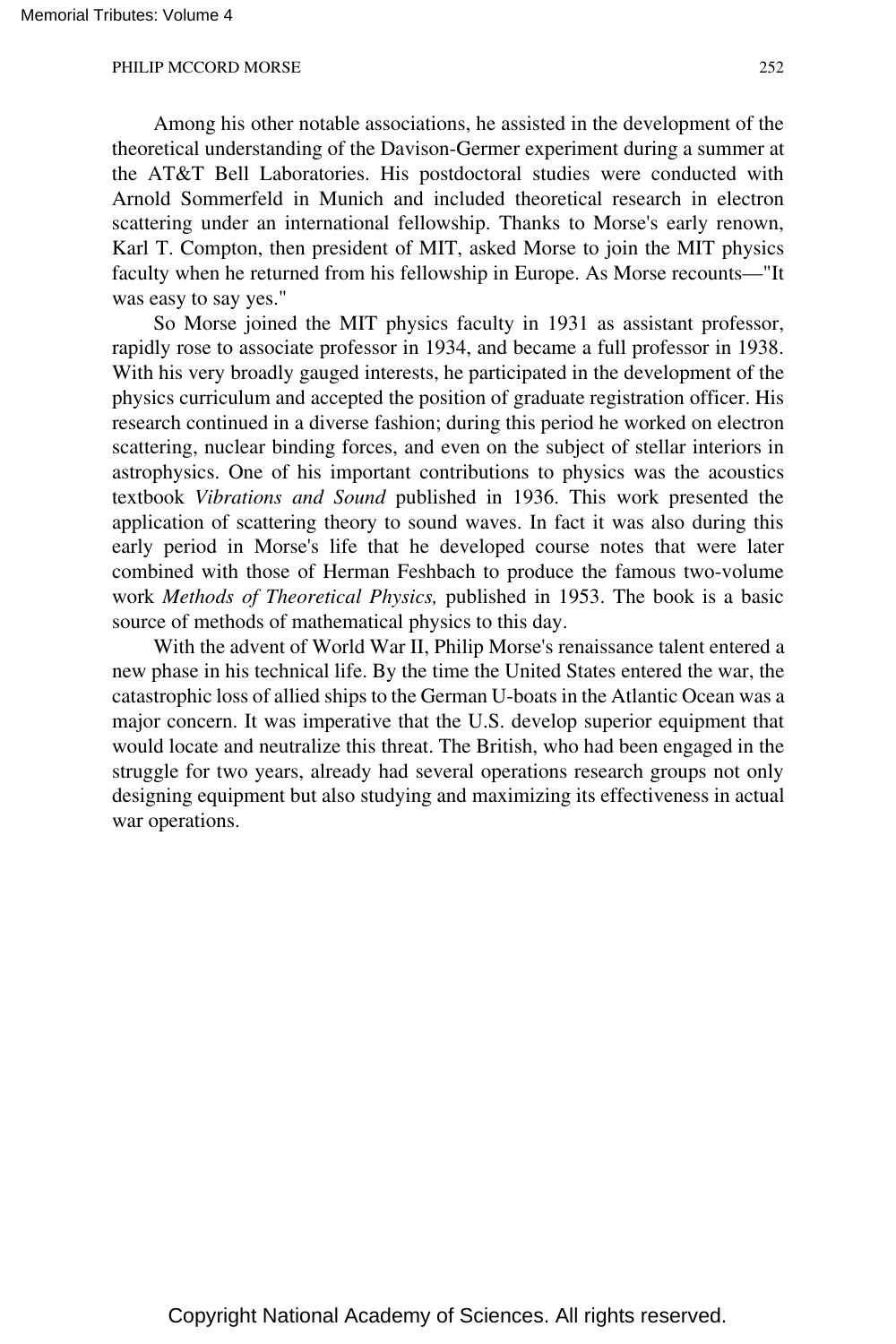Early in 1942 the U.S. armed forces established an operations research group in the navy. Morse, who was considered a distinguished scientist and who had been the director of a project at the Underwater Sound Laboratory at Harvard University for the previous two years, was chosen by the National Defense Research Council to head the operations research effort.

Several months after the formation of the operations research group, the navy consolidated the antisubmarine operations under the Tenth Fleet, and the Antisubmarine Warfare Operations Research Group was transferred to Washington, D.C. Morse had a substantial fraction of the group out in the field working with the operational commands. He did an outstanding job both in coordinating the technical work and in his liaison with the operational leaders running the actual war operations. Those who worked with Morse during this period report that it was a continuous learning experience. As the war effort and operations research became more successful, the Antisubmarine Warfare Operations Research Group became the navy's Operations Research Group. This group took on submarine activity studies in the Pacific Theater of Operations. It then addressed naval air activities and ultimately became involved in all aspects of navy task force operations. The group became very well accepted and at the conclusion of the war Morse received the Presidential Medal for Merit, the nation's highest civilian award.

After the war Morse generated an orderly windup of the group's activities, part of which became the nucleus of the Operations Evaluation Group. He returned to research and teaching at MIT but continued to monitor this postwar transition. In 1946, he had been at MIT no longer than one year when he became the director of the Atomic Energy Commission's Brookhaven National Laboratory. The position occupied all of his time in organization and administration and left no time for personal scientific research. In 1948, with Brookhaven well established, Morse went to Washing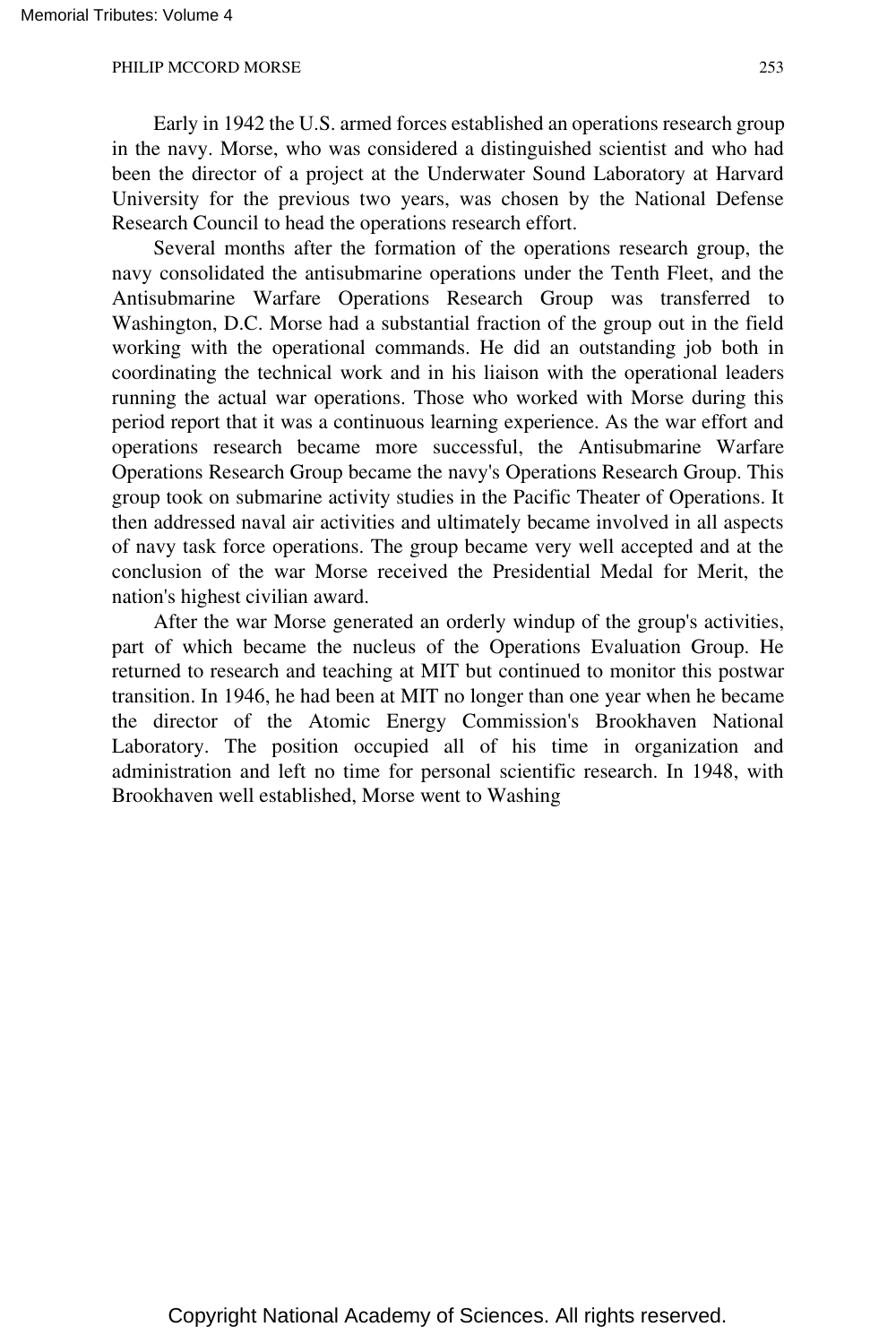ton to organize an operations research group for the Secretary of Defense and the Joint Chiefs of Staff. This resulted in the Weapons Systems Evaluation Group for which he served as deputy director and director of research until 1950. The group's civilian unit developed into the Institute for Defense Analyses in 1956; Morse served as a trustee.

In another area of interest, Morse was convinced of the great importance of computation and the rapidly growing power of the digital computer. This no doubt arose from his experience with calculations in acoustics and astrophysics in the late 1930s. The establishment of the MIT Computation Center was a result of his efforts to introduce computers to research and research to computers in the late 1940s and early 1950s. He became its first director and served in that position until 1967.

In 1952 Morse created an operations research activity at MIT with an interdepartmental committee and a small contract for fundamental research from the U.S. Army. In two years, the first doctoral student, John D. C. Little, was graduated, and in 1956 the Operations Research Center was formally established with Morse as director; he remained in this role until his official retirement in 1968. His high research activity in the field of operations research was continuous and included the following books: *Queues, Inventories and Maintenance,* 1958; *Library Effectiveness: A Systems Approach,* 1968; *Operations Research for Public Systems,* 1967, coeditor; and *Analysis of Public Systems,* 1972, coeditor.

The Operations Research Society of America (ORSA) was founded in 1952, and as might have been expected, Morse became its first president. Of the next eight presidents, half had worked for him in one capacity or another, mostly during World War II. About twenty years later, there came an echo of Morse's influence as two of his former students became presidents of the society. Morse received the Frederick W. Lanchester Prize of the Operations Research Society in 1968 for his library work and was the first recipient of that society's George E. Kimball Medal in 1974 for his contributions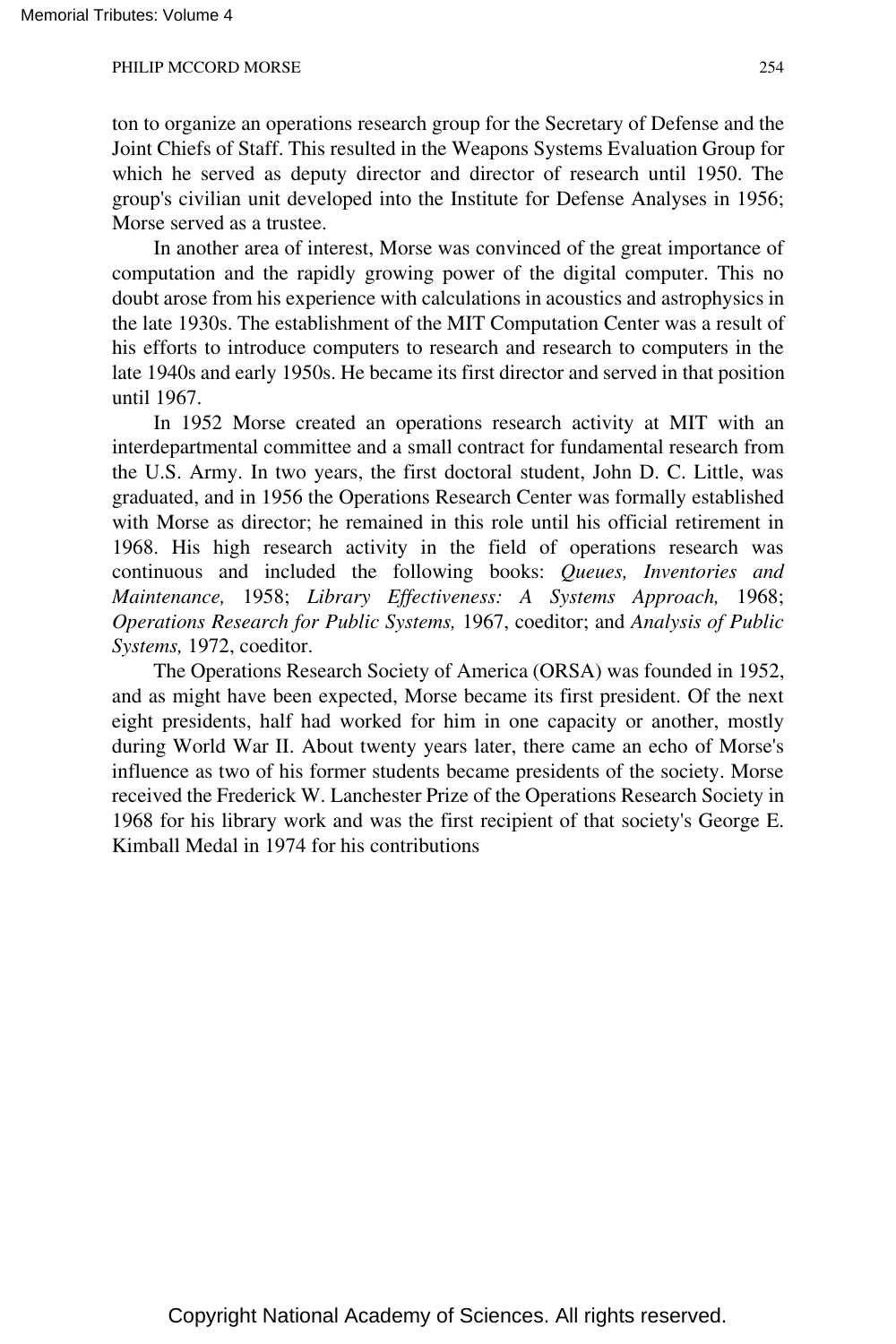to the profession of operations research in general and to the Society in particular.

Professor Morse's worldwide promotion of operations research never ceased. He was involved in organizing the first International Operations Research Conference in 1957; the International Federation of Operations Research Societies originated at this conference. Interest in the operations research discipline overseas led to the 1959 North American Treaty Organization conference with Morse as chairman of the advisory panel. He was associated with many international operations research projects in which he always stressed that the discipline was applicable to a host of fundamental problems that were neither military nor industrial in nature. It is interesting to recall that most recently, in April 1985, at the age of 81, Morse chaired a session at ORSA's Boston meeting and spoke on the early use of computers in operations research, a topic that combined two of his major interests.

Morse's honors are legion. Among these, he was a member of the National Academy of Sciences; and a fellow of the American Academy of Arts and Sciences, the Acoustical Society of America, and the American Physical Society. He was elected to the National Academy of Engineering in 1985. He was also a member of Sigma Xi, Tau Beta Pi, and the Cosmos Club of Washington. He received the Silver Medal of the Operational Research Society of the United Kingdom, and the Gold Medal of the Acoustical Society of America. He was the president of the Acoustical Society of America (1950-1951) and of the American Physical Society (1971-1972). In addition, he was a member (1974-1977) and chairman (1975) of the Governing Board of the American Institute of Physics. From 1958 to 1960 he was chairman of the MIT faculty.

Philip Morse, one of the first wave of home-grown American scientists, made outstanding contributions to science and technology through his work in physics, computer science, and operations research. He influenced and guided many students and colleagues in the struggle to seek scientific